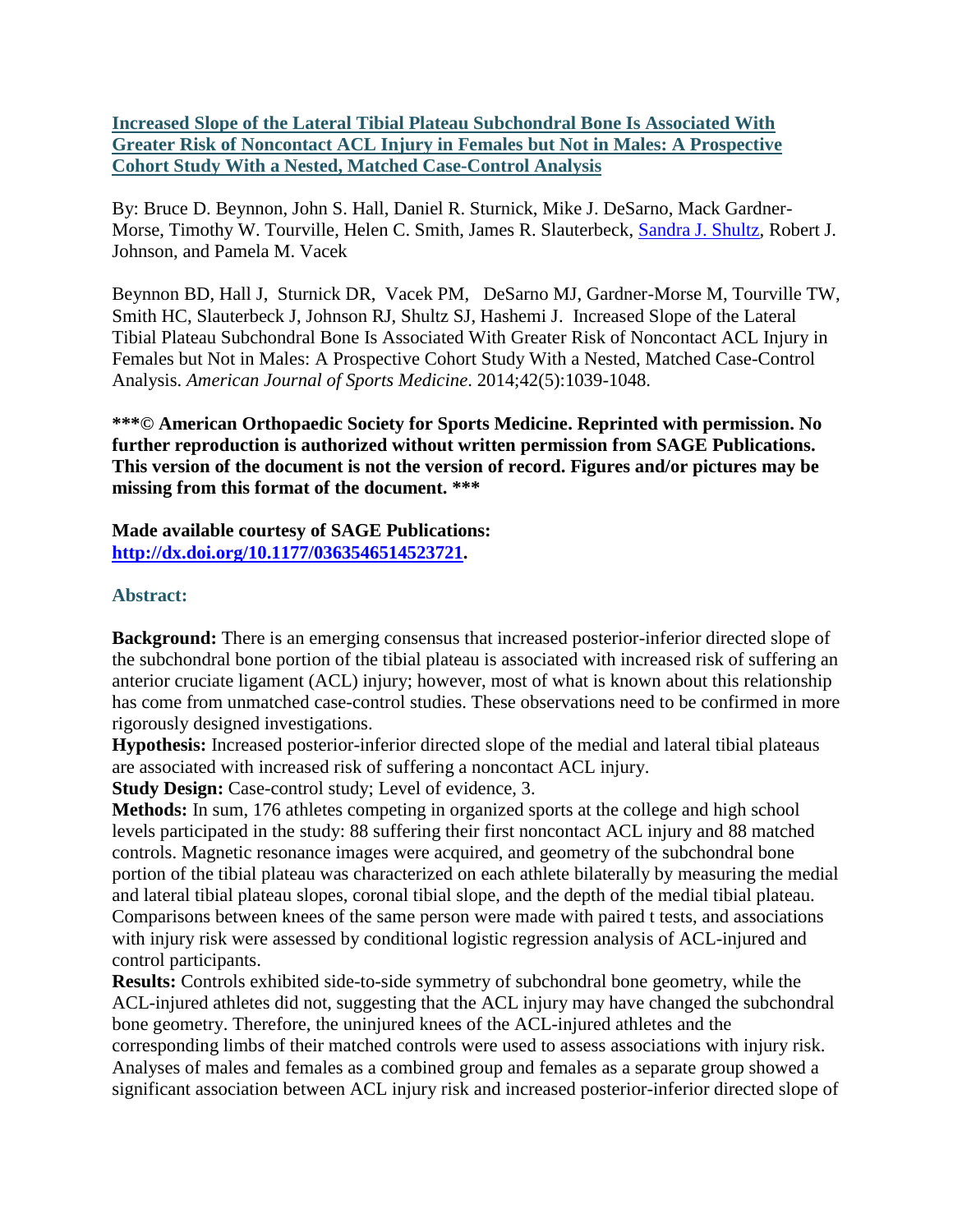the lateral tibial plateau slope. This relationship was not apparent when males were analyzed as a group. Multivariate analyses indicated that these results were independent of the medial tibial plateau slope, coronal tibial slope, and depth of the medial tibial plateau, which were not associated with ACL injury.

**Conclusion:** There is a 21.7% increased risk of noncontact ACL injury with each degree increase of the lateral tibial plateau slope among females but not among males. The medial tibial plateau slope, coronal tibial slope, and depth of the medial tibial plateau were not associated with risk of injury for females or males.

**Keywords:** anterior cruciate ligament | biomechanics of ligament | injury prevention | knee ligaments

### **Article:**

Anterior cruciate ligament (ACL) disruption and concomitant injury to the menisci and articular cartilage are associated with increased risk of the early onset of posttraumatic osteoarthritis, regardless of whether nonsurgical or surgical treatment is chosen.<sup>13,14</sup> This has focused research on determining the intrinsic and extrinsic factors associated with risk of ACL injury so that prevention strategies can be developed and those at increased risk of this devastating injury and sequela can be identified and targeted for an intervention.<sup>21</sup>

The geometry of the articular and underlying subchondral bone surfaces of the knee is important for transmitting loads across the joint, and it has an important effect on the knee's biomechanical response and associated risk of suffering ACL trauma. For example, the magnitude of ACL strain values produced by impulsive compressive loading of the tibiofemoral joint (eg, that produced when landing from a jump<sup>11,15</sup>) and the anterior directed translation of the tibia relative to the femur during common weightbearing activities1 are directly related to the posteriorinferior directed slopes of the subchondral bone portion of the tibial plateau. When these observations are considered in combination with studies that have shown an increase in the posterior-inferior directed slope of the subchondral bone of the tibial plateau in individuals suffering ACL injury,<sup>1</sup> insight is provided concerning one of the underlying mechanisms that may be responsible for an increased risk of suffering noncontact ACL injury.<sup>7,8,19</sup> However, the results from these studies have been mixed.29,30 Most studies have revealed that an increased slope of the tibia within the lateral compartment is associated with an increased risk of suffering ACL injuries.3,8,10,19,22,23,25 Others have reported that the slope of the medial compartment of the tibia<sup>8,24,28</sup> and the medial tibial plateau depth of concavity<sup>8,10</sup> are also associated with risk of suffering ACL injury. A recent study has reported no relationship between tibial plateau slope and risk of ACL injury.<sup>27</sup> Additionally, there exist discrepancies with regard to whether these geometric measures are associated with ACL injury risk in males and females. In part, this can be attributed to the study designs that have unmatched or inadequately matched controls and have suffered from confounding factors, possibly introduced by comparing injured and uninjured participants who differed in age and exposure to at-risk activities, who participated in different activities, and who had different levels of play and different playing conditions—all of which could have introduced differing opportunities to suffer ACL injury. In addition, different measurement approaches (eg, imaging techniques: magnetic resonance imaging [MRI], computed tomography, or radiographs), definition of the coordinate system located in the tibia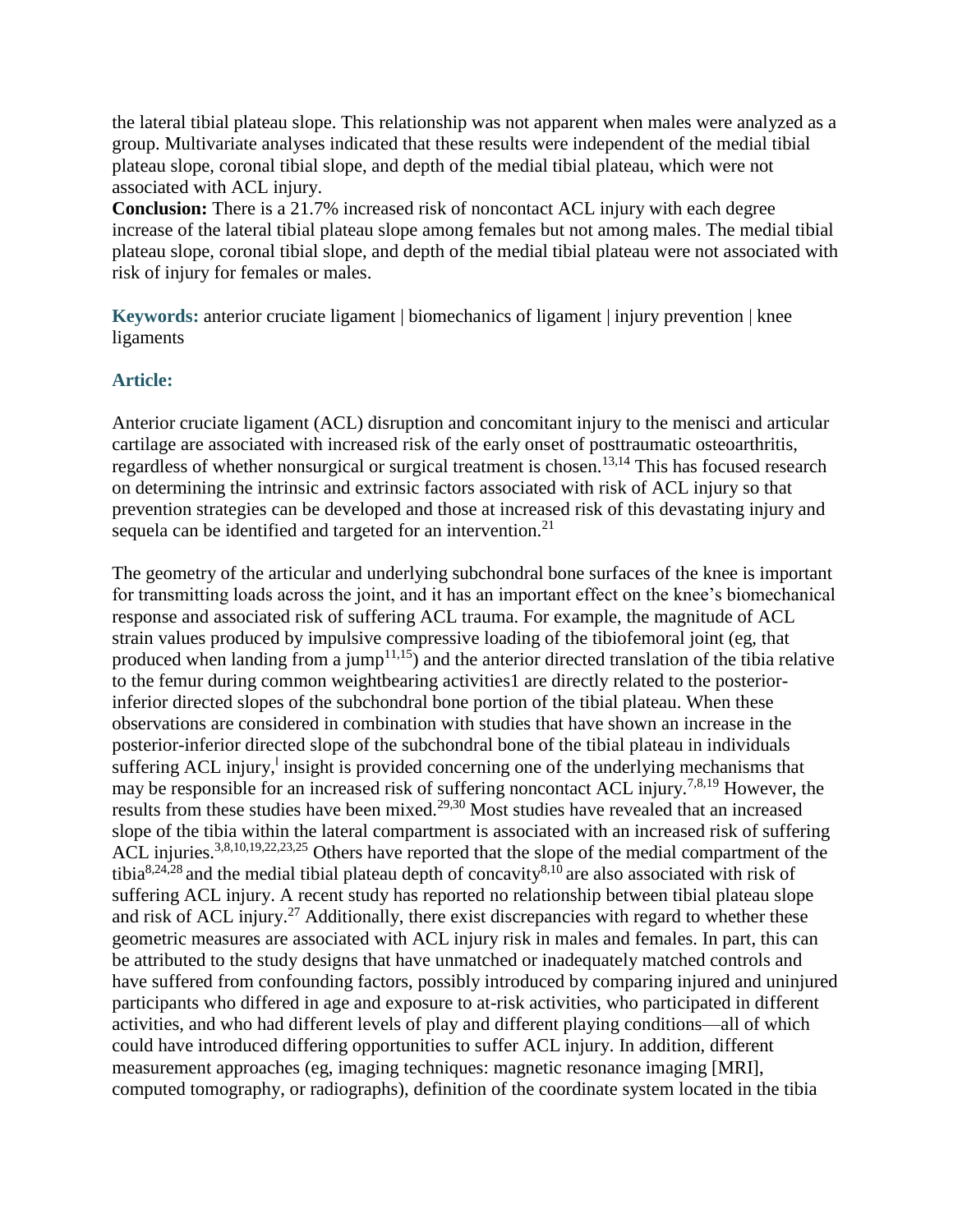used to measure plateau geometry, and limb orientation may also have contributed to contrasting results.29,30

The objective of this investigation was to build on prior retrospective unmatched case-control studies by conducting a prospective cohort study with a nested, matched case-control analysis that examined the relationship between geometry of the subchondral bone portion of the tibial plateau and the risk of suffering a noncontact ACL injury. A key feature of this study design is that controls are randomly selected from comparably exposed cohort members with no ACL injury before or at the time that the case was injured. With this sampling scheme, the odds ratios obtained from nested case-control analysis are comparable with the relative risk estimates from a full analysis of all cohort members, with only a modest reduction in statistical power. We hypothesized that individuals who are at increased risk of suffering noncontact ACL injury would demonstrate increased posterior-inferior directed slope of their tibial plateau subchondral bone in comparison to those at lower risk.

# **MATERIALS AND METHODS**

Before data collection, this investigation was approved by our institutional review board, and all participants provided written informed consent. This report is based on analysis of MRI data obtained as part of a larger prospective cohort study with a nested case-control analysis that was designed to develop a comprehensive multivariate model characterizing the combination of risk factors associated with noncontact ACL injury<sup>20</sup> (Beynnon BD, Vacek PM, Tourville TW, et al. "Univariate Analysis of Risk Factors for Noncontact Anterior Cruciate Ligament Injury." Unpublished data) and expanding on the recent study that focused on geometry of the surface of the tibial articular cartilage.<sup>2</sup> The larger study<sup>20</sup> was designed to select 3 matched controls for each ACL-injured participant, but because of the costs associated with MRI acquisition, only 1 control per ACL-injured participant was selected to undergo MRI; consequently, the analysis in the current report is based on one-to-one matching. Over a 4-year time interval that commenced in the fall of 2008, individuals providing medical care to sports teams from 36 institutions (28 high schools and 8 colleges) identified and approached participants about participation in the study when a noncontact ACL injury was suspected. The high school–level sports that were studied included soccer, basketball, and lacrosse for girls and boys; field hockey for girls; and football for boys. The same sports were studied at the college level for men and women, with the addition of rugby for men and women and volleyball for women. Noncontact ACL injury was defined as an injury that did not involve direct impact to the knee. The diagnosis was made by an orthopaedic surgeon and then confirmed by MRI and arthroscopic visualization at the time of surgery. ACL-injured athletes were included if they suffered their first ACL injury during participation in organized sport and had no history of an ACL injury to either limb. At the same time that the injury was suffered, 3 matched controls were randomly selected from the injured participant's sports team and, if they had not suffered a prior ACL injury, were invited to participate. This approach was used to achieve matching by sex, sport, and activity level and to ensure a similar age and exposure to the activities and conditions that were associated with the ACL injury. One control per case was then randomly selected for the current MRI-based study.

After enrollment, ACL-injured participants and controls underwent bilateral MRI with a Philips Achieva 3.0T TX scanner system (Philips Medical Systems, Best, Netherlands). Participants had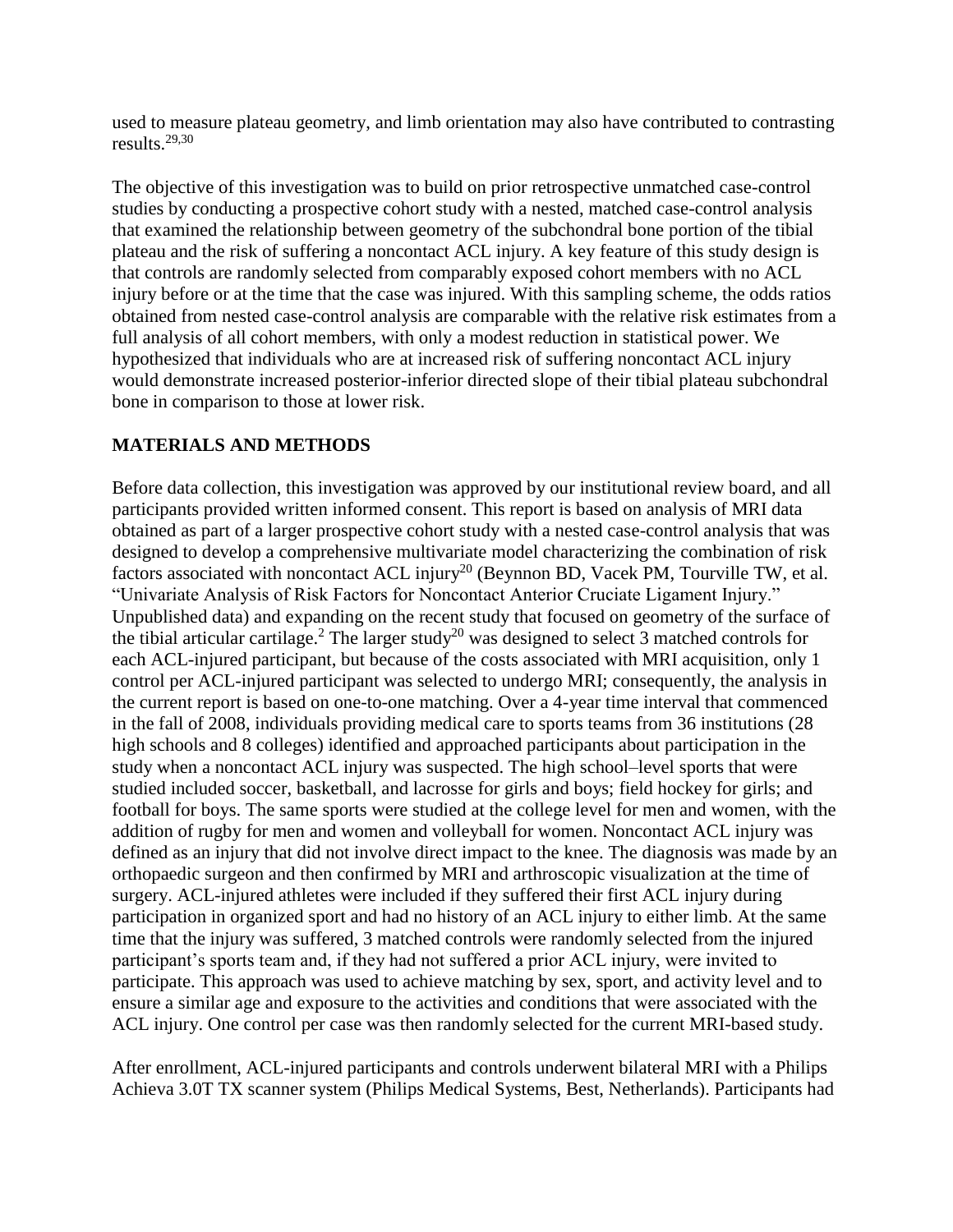both knees scanned with the joint placed in an extended position inside an 8-channnel SENSE knee coil. Sagittal-plane MRI data were acquired 3-dimensionally with T1-weighted fast-field echo scans with a slice thickness of 1.2 mm and a pixel size of  $0.3 \times 0.3$  mm.

After MRI acquisition, DICOM images were postprocessed by manually segmenting the sagittalplane MRI images of the medial and lateral compartments of the tibial plateau with a Cintiq 21UX digitizing tablet (Wacom Technology Corporation, Vancouver, Washington, USA) with OsiriX software v. 3.6.1 (Pixmeo, Bernex, Switzerland). Segmentation of the sagittal-plane cuts was started at the surface of the first distinguishable subchondral bone slice from the periphery of each compartment, was bounded by the most anterior and posterior regions of subchondral bone on each slice, and was completed when the tibial spine reached its maximum height (Figure A1, available online at [http://ajsm.sagepub.com/supplemental\)](http://ajsm.sagepub.com/supplemental). Custom MATLAB code was developed to postprocess the subchondral bone surface data that were acquired in the coordinate system of the MRI scanner and transform them to a coordinate system located in the tibia<sup>2</sup> (Figure 1). This approach allowed us to characterize the geometry of the subchondral bone portion of the plateau in a reproducible and reliable manner within and between participants. Linear interpolation of the subchondral bone surface data was performed to generate data in a parasagittal (*x-z*) plane at 1.0-mm increments along the *x*-axis (anterior-posterior) direction with planes located 1.0 mm apart in the *y*-axis (medial-lateral) direction. The approach described by Hashemi et al<sup>7</sup> was used to determine the location where the lateral, medial, and coronal slopes of the tibial plateau (LTS, MTS, and CTS, respectively) and the depth of the medial tibia plateau (MTD) were measured. To accomplish this, the centers of the most distal aspects of the medial and lateral femoral condyles were identified in a transverse plane. On the corresponding sagittal slice, the MTS and LTS were measured as the angle between a line that joined the peak points on the anterior and posterior rims of the plateau and a line constructed perpendicular to the *z*-axis (inferior-superior directed axis) of the tibia (Figure 2, A and B).<sup>8</sup> The depth of concavity of the medial tibial plateau was measured by constructing a line between the crests of the anterior and posterior rims of the tibial plateau in the same plane that the MTS was measured; the greatest depth of concavity as measured perpendicularly from this line was the MTD (Figure 2C). We then moved to the frontal plane and located the magnetic resonance image where both medial and lateral tibiofemoral articulation occurred, and we characterized the CTS by constructing a line tangent to the medial- and lateral-most rims of the tibial plateau and by measuring the angle of this line relative to the *y*-axis (medial-lateral) of the tibia (Figure 2D).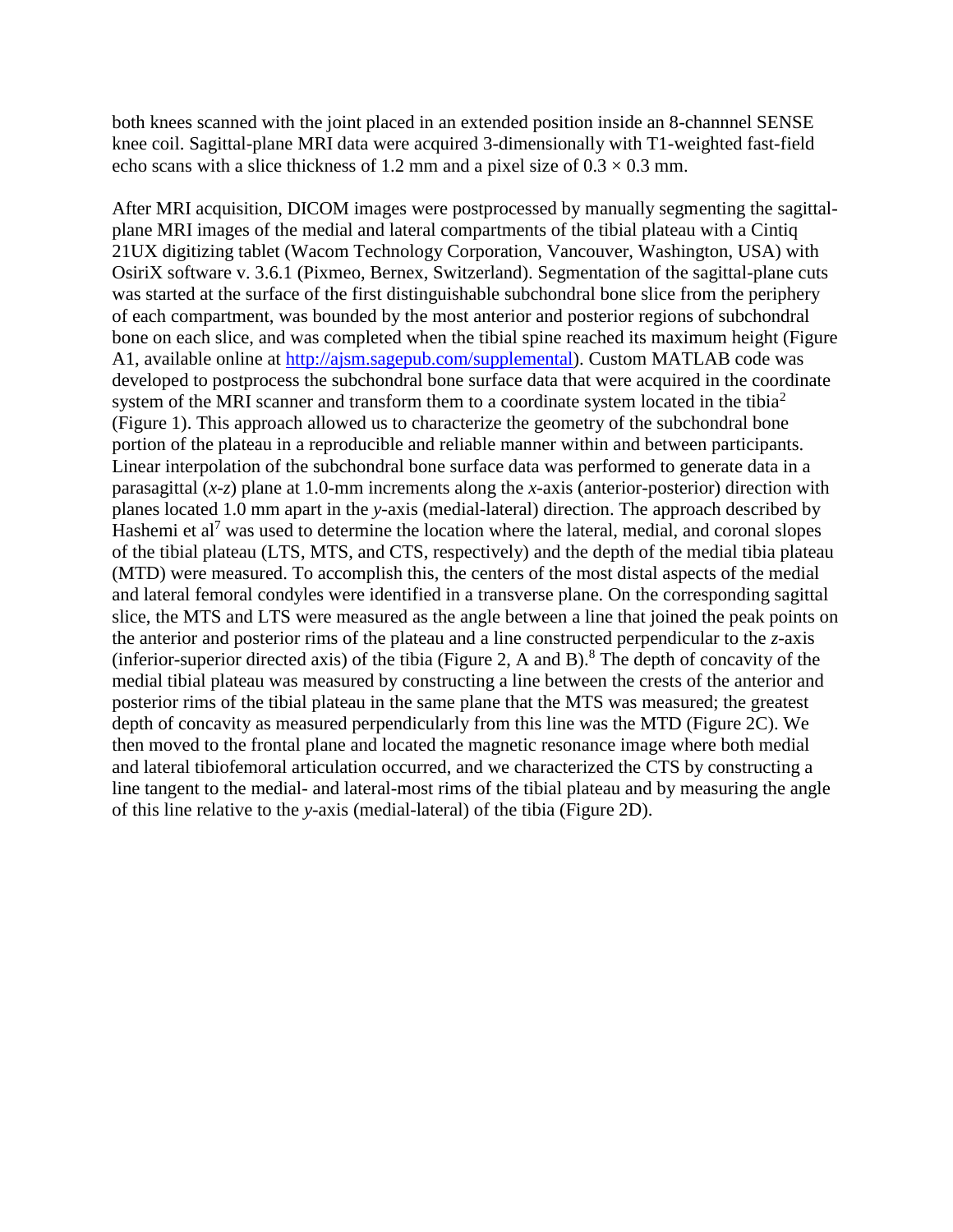



Segmented data (gray lines) relocated to tibial coordinate system. The long axis of the tibial coordinate system is defined by the direction connecting the centroids (black open squares) of the proximal and distal transverse plane outlines of tibial cortical bone (black dotted lines). The proximal outline is made at the transverse level just below the tibial articular cartilage surface.

The distal outline is made at an inferior height equal to the anterior-posterior length of the proximal tibia outline. Medial and lateral outlines of the posterior aspects of the tibial cortices are made at the proximal level of the posterior cruciate ligament insertion. The medial-lateral direction of the tibial coordinate system is defined by the direction that passed through the most posterior points of the medial and lateral tibial outlines (black open triangles) and perpendicular to the defined superior-inferior axis. The posterior-anterior direction of the tibial coordinate system is defined as the direction perpendicular to both the defined superior-inferior and mediallateral directions.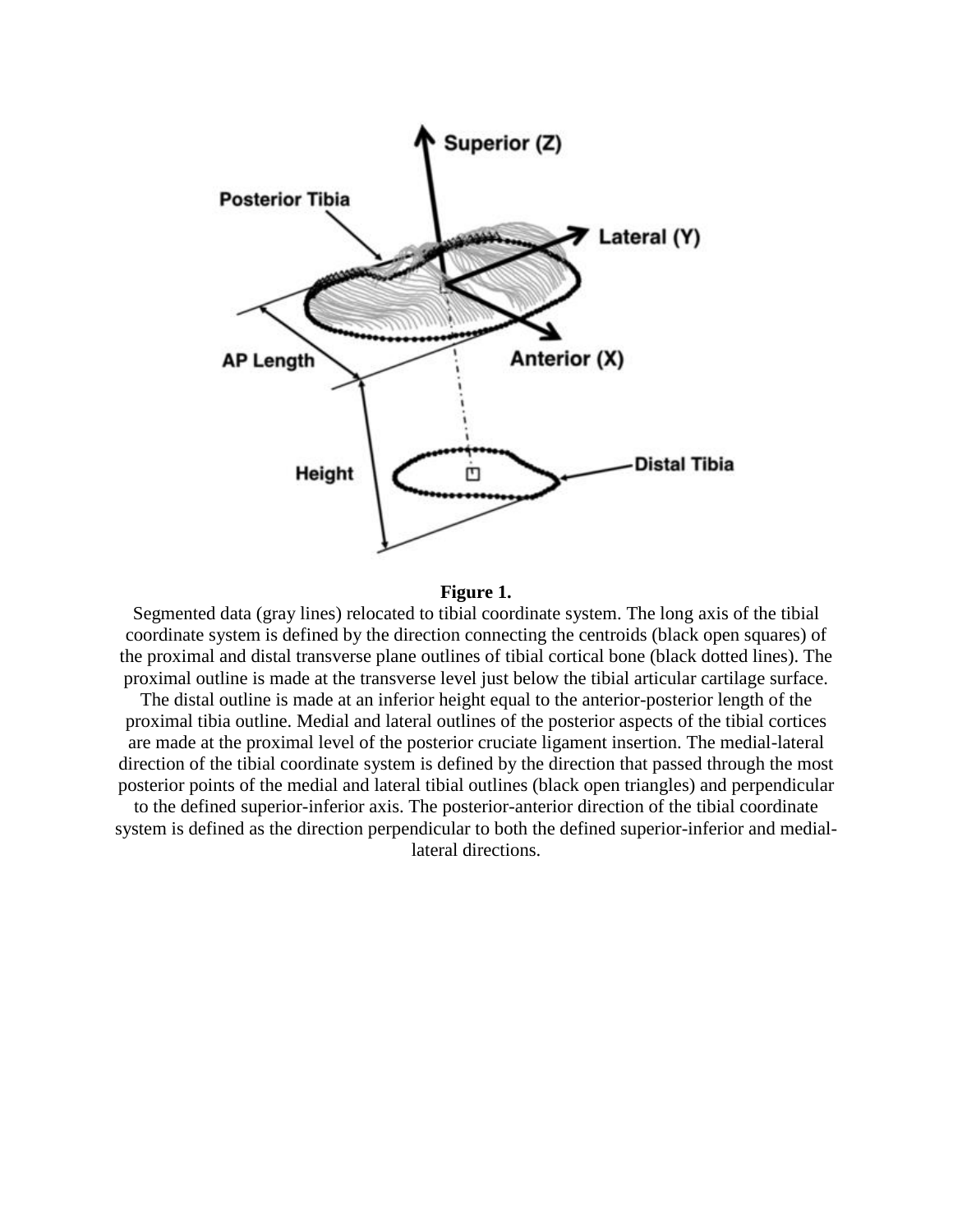

#### **Figure 2.**

(A, B) The lateral and medial tibial slopes (LTS and MTS) are defined as the slope of the lines between the anterior and posterior peaks (black open squares) of the lateral and medial tibial compartments, respectively, relative to the line perpendicular to the tibial inferior-superior axis in the posterior direction. Negative LTS and MTS angles indicate a posterior-superior directed slope of the plateau, and positive angles (as shown in A and B) represent a posterior-inferior directed slope. A value of 0 indicates the LTS and MTS are perpendicular to the inferior-superior axis of the tibia. (C) The medial tibial depth is defined as the greatest depth of concavity measured perpendicular from the line between the anterior and posterior peaks in the medial compartment (vertical axis scaled up). (D) The coronal tibial slope is defined as the slope of the line connecting the most medial and lateral peaks of the tibial plateau relative to the line perpendicular to the tibial long axis in the lateral direction (medial-lateral axis).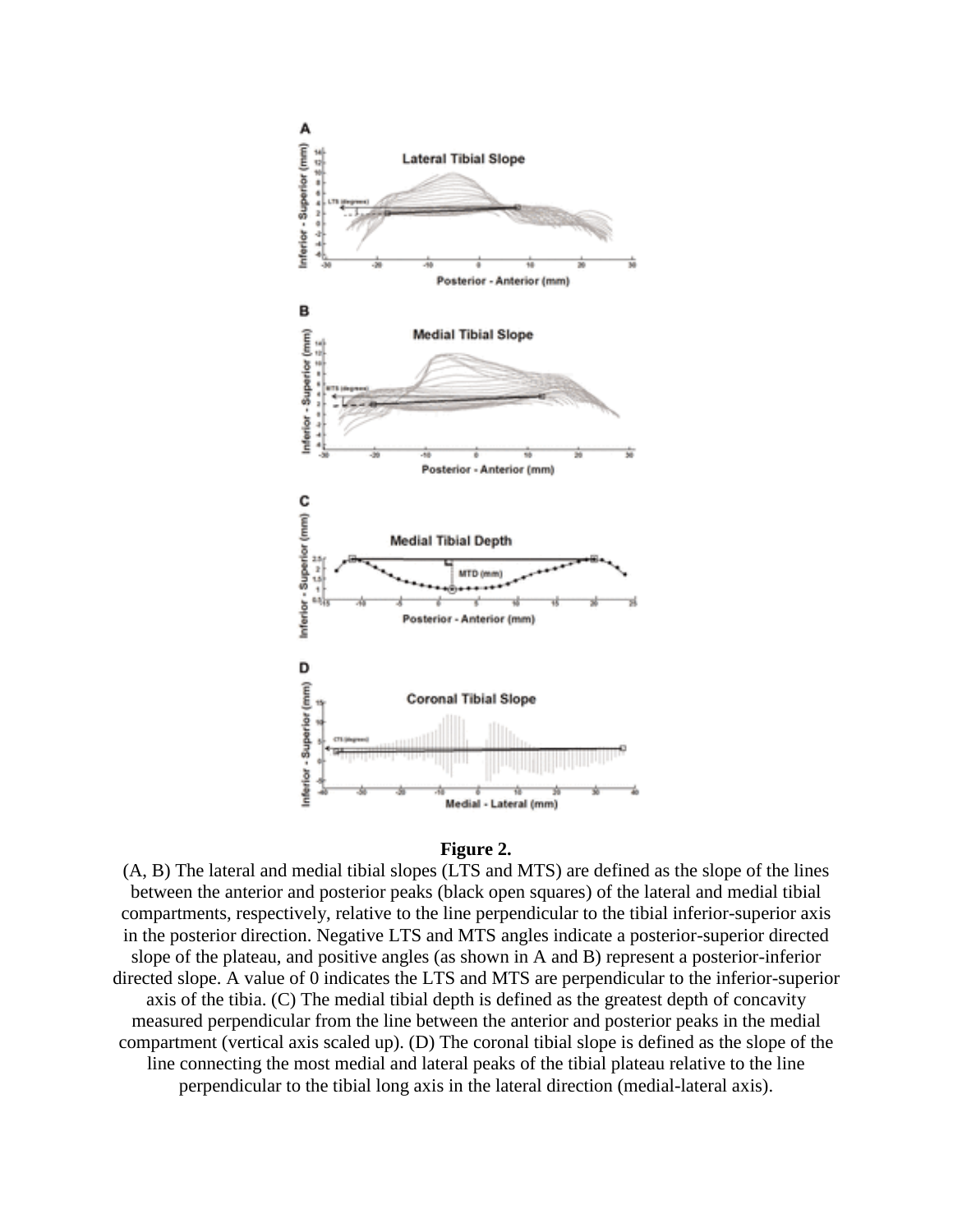# **STATISTICAL ANALYSIS**

Reliability of subchondral bone geometry measurements were assessed with variance component analysis to obtain estimates of the variability between participants, between examiners, and within examiners. Intraclass correlation coefficients (ICCs) were then computed with the methodology described by Eliasziw et al<sup>5</sup> for concurrently assessing inter- and intrarater reliability.

Prior work has demonstrated that the geometry of tibiofemoral articular cartilage and underlying subchondral bone undergoes substantial changes after ACL injury.<sup>26</sup> Consequently, our initial step was to determine if ACL trauma modified the measurements of subchondral bone geometry (LTS, MTS, CTS, and MTD). This was evaluated with paired *t* tests to compare the subchondral bone geometry measurements of the participants' injured and uninjured legs. Comparable tests were performed in control participants to confirm that such differences were absent in individuals who had not suffered prior joint trauma. Based on the results of these analyses, the subchondral geometry measurements (LTS, MTS, CTS, and MTD) of the uninjured knees of the injured participants and the corresponding knees of the matched controls were used in univariate conditional logistic regression analyses to assess their associations with the risk of noncontact ACL injury (the primary study hypothesis). Multivariate conditional logistic regression analysis assessed the independent effects of these measurements. All analyses were performed with combined data from males and females, as well as separately for males and females, and *P* values of .05 or less were considered statistically significant.

# **RESULTS**

The overall study enrolled 109 participants who suffered their first noncontact ACL injury<sup>20</sup>; 21 of these individuals did not have adequate MRI data (owing to the presence of hardware, incomplete data acquisition, or an insufficient length of the tibia on the images to establish a bony referenced coordinate system). This produced a sample size of 88 case-control pairs (176 participants) for this study. Sixty-one of these case-control pairs were female (122 participants) and 27 were male (54 participants). Seventy-eight of the matched case-control pairs (156 individuals) participated in an earlier investigation that studied the relationship between tibial plateau articular cartilage surface geometry and risk of noncontact ACL injury.<sup>1</sup> Data on participant age, height, and weight are presented in Table 1. Based on all study participants, the time interval between the noncontact ACL injury and MRI ranged between 1 and 110 days (mean, 23.9 days). There was no significant difference between the means of males (22.3 days; range, 1-103 days) and females (24.6 days; range, 1-110) (*P* = .71).

A random sample of 26 knees (1 knee per participant) was read at 2 time points by 2 blinded investigators to assess the reproducibility of LTS, MTS, CTS, and MTD measurements. The ICCs for intrarater reliability ranged from 0.89 for LTS to 0.96 for MTS. Interrater ICCs were slightly lower (ranging from 0.82 to 0.88), but all measurements reported here were made by the same investigator.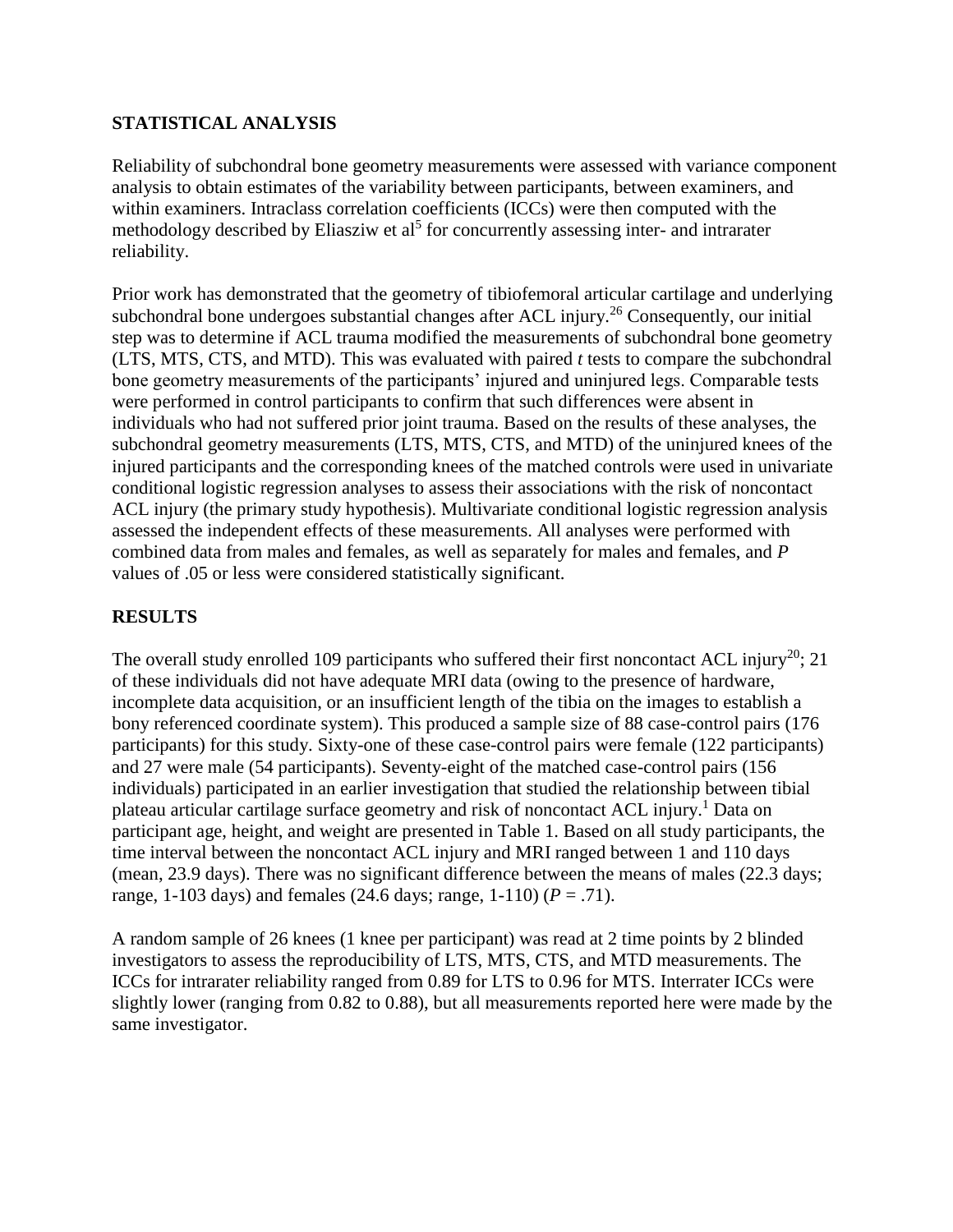|                           | <b>ACL</b> Injured |               | Control       |               |
|---------------------------|--------------------|---------------|---------------|---------------|
| Participants              | Mean (SD)          | Range         | Mean (SD)     | Range         |
| Males and females         |                    |               |               |               |
| No.                       | 88                 |               | 88            |               |
| Age, y                    | 17.35 (2.33)       | 13-23         | 17.41 (2.47)  | 12-24         |
| Height, cm                | 171.28 (9.38)      | 152.4-208.28  | 171.19 (9.46) | 152.4-203.2   |
| Weight, kg                | 70.37 (14.51)      | 50.3-124.7    | 68.1 (13.43)  | 46.3-110.7    |
| Days between injury + MRI | 23.9 (26.41)       | $1 - 110$     | 23.9 (26.41)  | $1 - 110$     |
| Females                   |                    |               |               |               |
| No.                       | 61                 |               | 61            |               |
| Age, y                    | 17.05 (2.22)       | $13 - 21$     | 17.15 (2.27)  | 12-22         |
| Height, cm                | 167.63 (7.23)      | 152.4-185.42  | 167.88 (7.63) | 152.4-186.055 |
| Weight, kg                | 66 (9.84)          | 50.3-90.7     | 63.52 (10.01) | 46.3-85.3     |
| Days between injury + MRI | 24.59 (26.51)      | $1 - 110$     | 24.59 (26.51) | $1-110$       |
| Males                     |                    |               |               |               |
| No.                       | 27                 |               | 27            |               |
| Age, y                    | 18.04 (2.47)       | 14-23         | 18(2.81)      | 14-24         |
| Height, cm                | 179.52 (8.51)      | 167.64-208.28 | 178.67 (9.01) | 154.94-203.2  |
| Weight, kg                | 80.23 (18.31)      | 54.4-124.7    | 78.43 (14.56) | 51.71-110.7   |
| Days between injury + MRI | 22.33 (26.61)      | $1 - 103$     | 22.33 (26.61) | $1 - 103$     |

**TABLE 1** Participant Demographics<sup>a</sup>

"For controls, the time interval between ACL injury and MRI was the same as the ACL-injured athletes because both groups (ACL injured and control) underwent MRI acquisition on the same day. ACL, anterior cruciate ligament; MRI, magnetic resonance imaging.

#### **Univariate Analysis**

### *Comparison of Side-to-Side Differences in Tibial Plateau Subchondral Bone Geometry of ACL-Injured and Control Participants*

For the ACL-injured participants, comparison of the tibial plateau subchondral bone variables between the injured and contralateral normal knees revealed significant differences (Table 2). When data from both females and males were analyzed together, the mean CTS for the injured knees was significantly larger ( $P = .009$ ) than the mean for the uninjured knees. When females were examined alone, the difference in CTS remained significant  $(P = .036)$ . When males were examined alone, the CTS was not different, but the LTS was significantly different between the injured and uninjured knees  $(P = .006)$ .

The same comparisons in the control participants (injured vs uninjured knee as defined by the injury to the matched injured participant) showed no significant differences in any of the tibial plateau subchondral bone variables when females and males were analyzed together and as separate groups (Table A1, available online).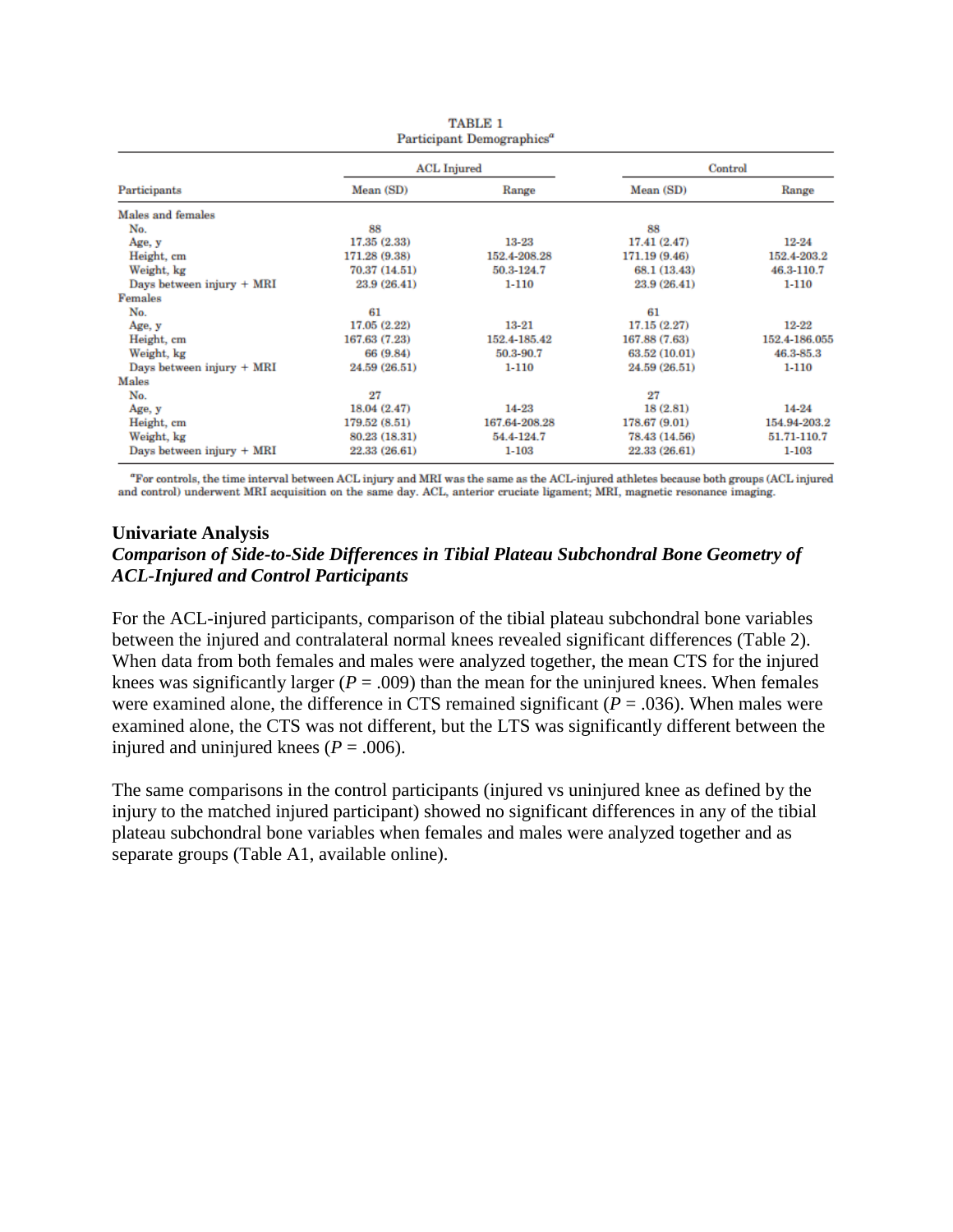|                   | Knee, Mean (SD) |             |         |  |
|-------------------|-----------------|-------------|---------|--|
| Group: Variable   | Injured         | Uninjured   | P Value |  |
| Males and females |                 |             |         |  |
| LTS, deg          | $-1.7(3.1)$     | $-1.9(3.6)$ | .377    |  |
| MTS, deg          | $-3.5(2.7)$     | $-3.7(2.7)$ | .313    |  |
| CTS, deg          | 1.5(1.5)        | 1.0(1.7)    | .009    |  |
| MTD, mm           | 1.3(0.5)        | 1.3(.5)     | .157    |  |
| <b>Females</b>    |                 |             |         |  |
| LTS, deg          | $-1.2(3.1)$     | $-1.1(3.6)$ | .700    |  |
| MTS, deg          | $-3.0(2.8)$     | $-3.3(2.7)$ | .334    |  |
| CTS, deg          | 1.4(1.6)        | 0.9(1.8)    | .036    |  |
| MTD, mm           | 1.2(0.5)        | 1.3(4)      | .078    |  |
| <b>Males</b>      |                 |             |         |  |
| LTS, deg          | $-2.7(2.9)$     | $-3.8(3.1)$ | .006    |  |
| MTS, deg          | $-4.4(2.1)$     | $-4.5(2.6)$ | .734    |  |
| CTS, deg          | 1.8(1.4)        | 1.4(1.3)    | .120    |  |
| MTD, mm           | 1.4(0.5)        | 1.4(0.6)    | .789    |  |

| TABLE 2                                      |  |
|----------------------------------------------|--|
| Comparison of the Injured vs Uninjured Knees |  |
| of the ACL-Injured Participants              |  |

"Findings from paired t-test analyses of subchondral bone measurements made in the tibia coordinate system. CTS, coronal tibial slope; LTS, lateral tibial plateau slope; MTD, depth of the medial tibial plateau; MTS, medial tibial plateau slopes.

#### *Comparison of Subchondral Bone Geometry Between ACL-Injured and Control Participants*

The above finding of differences in tibial plateau subchondral bone geometry between the injured and contralateral limbs of the ACL-injured participants but no differences between the corresponding knees of the control participants indicates that the ACL injury and early healing response may have changed the subchondral bone geometry. As a result, we tested our primary study hypothesis by comparing the uninjured sides of the ACL-injured participants with the corresponding knees of the controls (Table 3).

Univariate analysis of data from the males and females as a combined group demonstrated that an increase in LTS was significantly associated with an increased risk of suffering noncontact ACL injury ( $P = .008$ ). The ACL-injured participants had greater (less negative or more positive) LTS values than did uninjured controls, describing a greater posterior-inferior directed plateau, or conversely a decreased posterior-superior directed slope. For each 1-degree increase in LTS (an increase in the posterior-inferior directed slope of the plateau), there was a 14.6% increase in the risk of suffering a noncontact ACL injury (Table 4). There were no significant associations with risk for MTS, CTS, or MTD (Table 4). Similarly, analysis of data from the females revealed that an increase in LTS was significantly associated with an increased risk of suffering noncontact ACL injury (each 1-degree increase in LTS was associated with a 21.7% increase in risk;  $P = .003$ ); there were no significant associations for the remaining variables (Table 4). When males were analyzed as a group, there was no evidence for associations between risk of noncontact ACL injury and any of the tibial plateau subchondral bone variables studied (Table 4).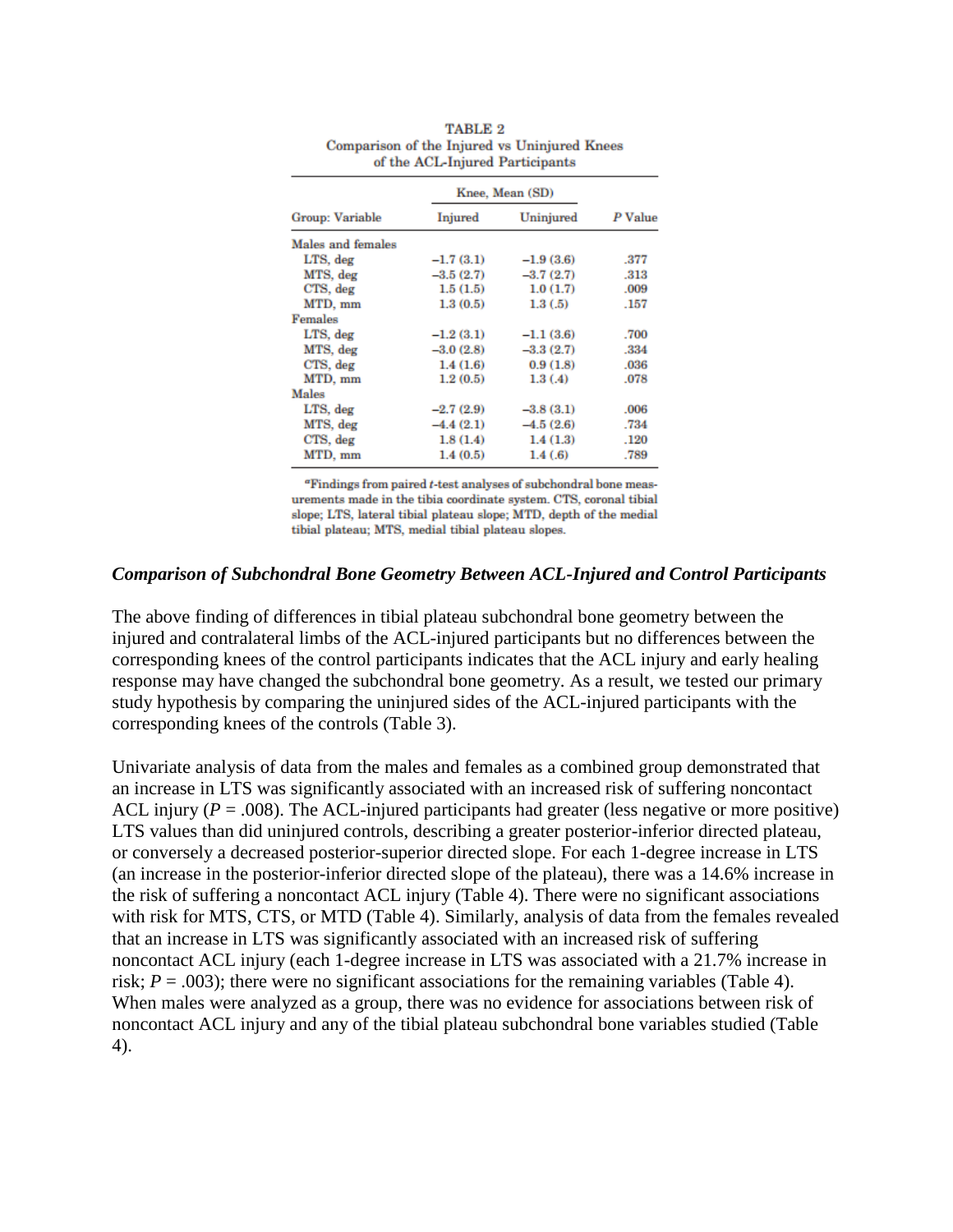|          |                |                | Variable: Group All $(n = 88)$ Males $(n = 27)$ Females $(n = 61)$ |
|----------|----------------|----------------|--------------------------------------------------------------------|
| LTS, deg |                |                |                                                                    |
| ACL.     | $-1.9 \pm 3.6$ | $-3.8 \pm 3.1$ | $-1.1 \pm 3.6$                                                     |
| Control  | $-3.3 \pm 3.1$ | $-3.6 \pm 2.8$ | $-3.2 \pm 3.3$                                                     |
| MTS, deg |                |                |                                                                    |
| ACL.     | $-3.7 \pm 2.7$ | $-4.5 \pm 2.6$ | $-3.3 \pm 2.7$                                                     |
| Control  | $-3.9 \pm 3.2$ | $-4.2 \pm 2.8$ | $-3.7 \pm 3.4$                                                     |
| CTS, deg |                |                |                                                                    |
| ACL      | $1.1 \pm 1.7$  | $1.4 \pm 1.3$  | $0.9 \pm 1.8$                                                      |
| Control  | $0.9 \pm 1.8$  | $1.3 \pm 1.7$  | $0.7 \pm 1.9$                                                      |
| MTD, mm  |                |                |                                                                    |
| ACL.     | $1.3 \pm 0.5$  | $1.4 \pm 0.6$  | $1.3 \pm 0.4$                                                      |
| Control  | $1.4 \pm 0.6$  | $1.4 \pm 0.6$  | $1.3 \pm 0.6$                                                      |
|          |                |                |                                                                    |

| <b>TABLE 3</b>                                  |  |  |  |  |  |
|-------------------------------------------------|--|--|--|--|--|
| Measurements of the Subchondral                 |  |  |  |  |  |
| Bone Portion of the Tibial Plateau <sup>a</sup> |  |  |  |  |  |

"Data from the uninjured knees of the ACL-injured athletes and the corresponding sides of the controls. Values in mean  $\pm$  SD. ACL, anterior cruciate ligament; CTS, coronal tibial slope; LTS, lateral tibial plateau slope; MTS, medial tibial plateau slope; MTD, depth of the medial tibial plateau.

**TABLE 4** Univariate Associations Between Measurements of Subchondral Bone Geometry Made in the Tibial Coordinate System and Risk of a First Noncontact ACL Injury

| Group: Variable   | P Value | <b>Odds Ratio</b> | 95% CI       | Coefficient | SE    |
|-------------------|---------|-------------------|--------------|-------------|-------|
| Males and females |         |                   |              |             |       |
| LTS, deg          | .008    | 1.146             | 1.037, 1.268 | 0.137       | 0.051 |
| MTS, deg          | .652    | 1.025             | 0.92, 1.143  | 0.025       | 0.055 |
| CTS, deg          | .33     | 1.099             | 0.909, 1.33  | 0.095       | 0.097 |
| MTD, mm           | .642    | 0.876             | 0.502, 1.531 | $-0.132$    | 0.285 |
| Females           |         |                   |              |             |       |
| LTS, deg          | .003    | 1.217             | 1.067, 1.386 | 0.196       | 0.067 |
| MTS, deg          | .415    | 1.055             | 0.927, 1.201 | 0.054       | 0.066 |
| CTS, deg          | .37     | 1.113             | 0.881, 1.407 | 0.107       | 0.12  |
| MTD, mm           | .625    | 0.833             | 0.4, 1.734   | $-0.183$    | 0.374 |
| Males             |         |                   |              |             |       |
| LTS, deg          | .871    | 0.985             | 0.816, 1.188 | $-0.016$    | 0.096 |
| MTS, deg          | .65     | 0.954             | 0.777, 1.17  | $-0.047$    | 0.104 |
| CTS, deg          | .674    | 1.073             | 0.774, 1.487 | 0.07        | 0.167 |
| MTD, mm           | .887    | 0.94              | 0.398, 2.219 | $-0.062$    | 0.439 |

"Results from conditional logistic regression analysis of data obtained from the uninjured knees of the ACL-injured athletes and the corresponding sides of the matched controls. Comparisons are for the subchondral bone measurement of the LTS, MTS, CTS, and MTD. Boldface indicates statistical significance. ACL, anterior cruciate ligament; CI, confidence interval; CTS, coronal tibial slope; LTS, lateral tibial plateau slope; MTD, depth of the medial tibial plateau; MTS, medial tibial plateau slope.

#### **Multivariate Analysis** *Comparison of Subchondral Bone Geometry Between ACL-Injured and Control Participants*

Multivariate analysis of the male and female data as a combined group demonstrated that the increase in risk of suffering a noncontact ACL injury associated with increases in LTS remained significant ( $P = .007$ ) after adjustment for MTS, CTS, and MTD and that these other subchondral bone geometry measures were not associated with risk of injury (Table 5). Each 1-degree increase of LTS was associated with an 18.4% increase in risk of suffering a noncontact ACL injury. Regarding females as a group, each 1-degree increase in LTS was associated with a 31.9% increase in risk of suffering noncontact ACL injury ( $P = .002$ ) after adjustment for MTS,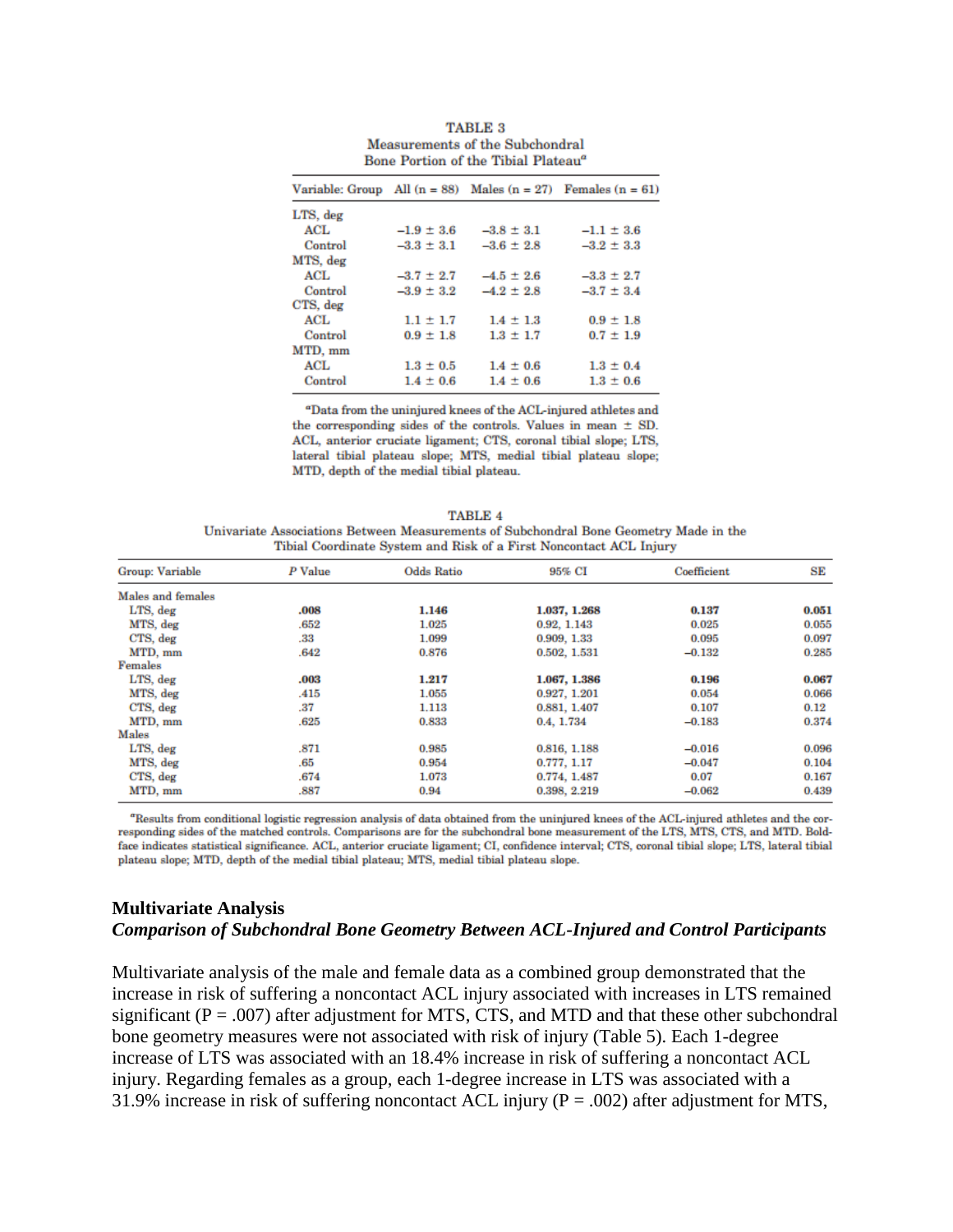CTS, and MTD, none of which contributed significantly to injury risk (Table 5). Among males, there were no significant associations with risk of noncontact ACL injury when all the tibial plateau variables were considered in combination (Table 5).

| Group: Variable   | P Value | <b>Odds Ratio</b> | 95% CI       | Coefficient | SE    |
|-------------------|---------|-------------------|--------------|-------------|-------|
| Males and females |         |                   |              |             |       |
| LTS, deg          | .007    | 1.184             | 1.048, 1.337 | 0.169       | 0.062 |
| MTS, deg          | .235    | 0.922             | 0.806, 1.054 | $-0.081$    | 0.068 |
| CTS, deg          | .717    | 1.04              | 0.842, 1.284 | 0.039       | 0.108 |
| MTD, mm           | .784    | 0.921             | 0.512, 1.656 | $-0.082$    | 0.299 |
| Females           |         |                   |              |             |       |
| LTS, deg          | .002    | 1.319             | 1.106, 1.572 | 0.277       | 0.09  |
| MTS, deg          | .111    | 0.861             | 0.717, 1.035 | $-0.149$    | 0.094 |
| CTS, deg          | .775    | 1.046             | 0.791, 1.383 | 0.045       | 0.143 |
| MTD, mm           | .54     | 0.771             | 0.335, 1.772 | $-0.26$     | 0.425 |
| Males             |         |                   |              |             |       |
| LTS, deg          | .755    | 0.966             | 0.78, 1.197  | $-0.034$    | 0.109 |
| MTS, deg          | .601    | 0.942             | 0.753, 1.178 | $-0.06$     | 0.114 |
| CTS, deg          | .52     | 1.132             | 0.776, 1.65  | 0.124       | 0.192 |
| MTD, mm           | .96     | 0.977             | 0.398, 2.398 | $-0.023$    | 0.458 |

**TABLE 5** Multivariate Associations Between Measurements of Subchondral Bone Geometry Made in the  $m$ <sub>1</sub>  $m$ <sub>2</sub> udinata Creek am and Rick of a First-Time No.

"Results from conditional logistic regression analysis of data obtained from the uninjured knees of the ACL-injured athletes and the corresponding sides of the matched controls. Comparisons are for the subchondral bone measurement of the LTS, MTS, CTS, and MTD. Boldface indicates statistical significance. ACL, anterior cruciate ligament; CI, confidence interval; CTS, coronal tibial slope; LTS, lateral tibial plateau slope; MTD, depth of the medial tibial plateau; MTS, medial tibial plateau slope.

### **DISCUSSION**

The objective of this study was to measure the geometry of the tibial plateau subchondral bone and determine if increased posterior-inferior directed slopes of the medial and lateral compartments are associated with increased risk of suffering noncontact ACL injury. Both univariate and multivariate analyses produced similar findings: an increase in LTS (increased posterior-inferior directed slope of the lateral tibial plateau) was significantly associated with an increase in risk of suffering noncontact ACL injury when males and females were considered as a combined group. However, separate analysis of males and females revealed that this result was attributable only to females. Among males, there was no evidence of a relationship between the subchondral bone measurements and risk of ACL injury. Analysis was also performed considering the difference in slopes between the lateral and medial compartments of the tibia (LTS-MTS), and this was found to be associated with increased risk of suffering noncontact ACL injury. However, very little was added in terms of increased risk in comparison with the analysis of LTS alone; consequently, the difference in slope was not considered to be more important than just the slope of the lateral compartment in isolation. Increased body weight and body mass index were found to be associated with increased risk of suffering noncontact ACL injury in the larger cohort, and we subsequently performed additional analyses to adjust for each of these variables (Beynnon BD, Vacek PM, Tourville TW, et al; unpublished data). This did not change the findings of either the univariate or multivariate analysis regarding the associations between subchondral bone geometry and ACL injury risk. Although height was not associated with risk of suffering noncontact injury, we included it in the statistical analyses and obtained similar results.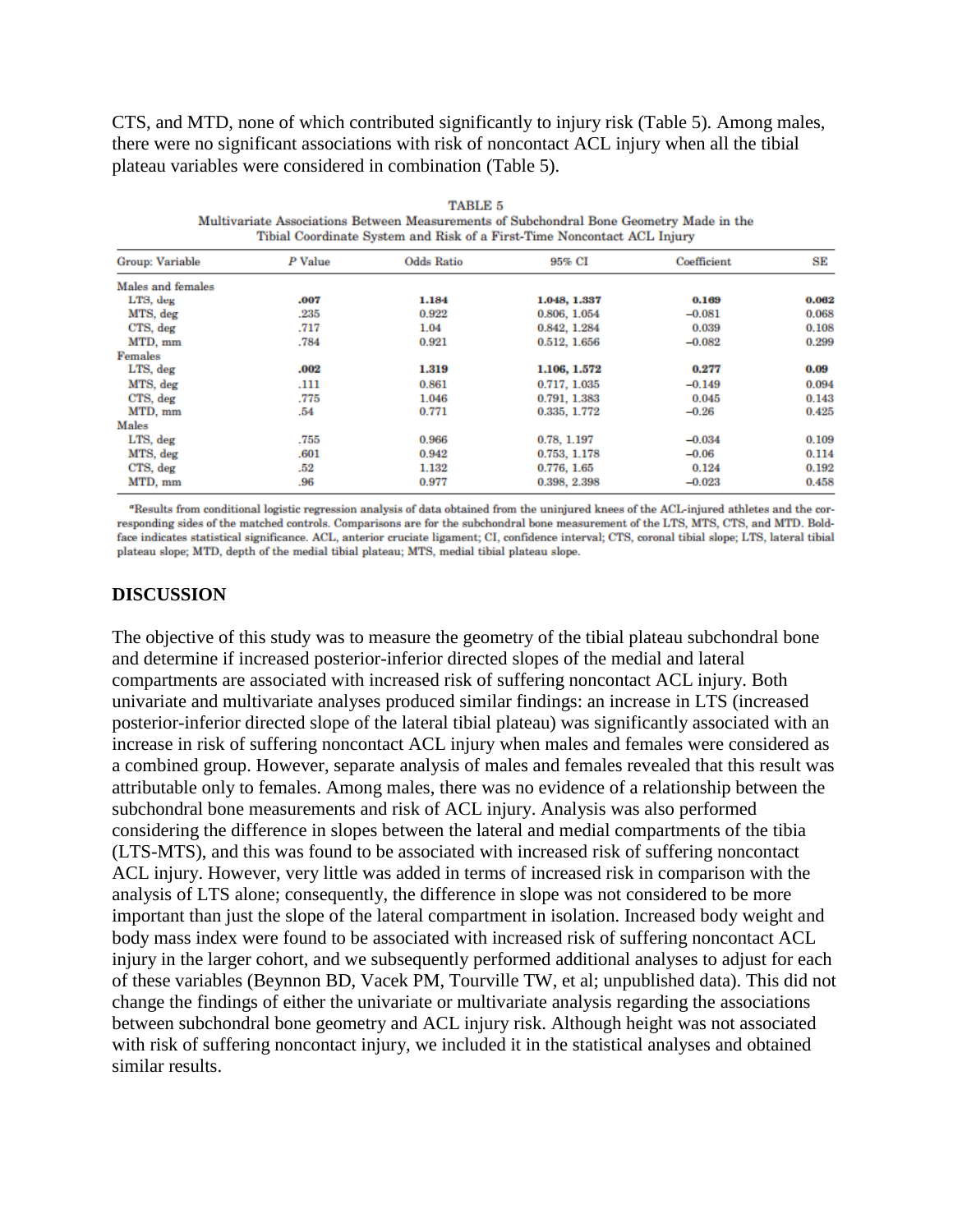These findings are consistent with and build on earlier analysis of the geometry of the overlying articular cartilage surface in a subset of the participants in the current study.<sup>2</sup> That work revealed significant differences in the polynomial expressions used to characterize the articular surface geometry of the ACL-injured athletes compared with controls. When males and females were analyzed together, injured participants demonstrated a posterior-inferior directed orientation of the articular surface of the tibia relative to the superior-inferior axis of the tibia in both medial and lateral compartments of the tibia, while the controls were more likely to show a posteriorsuperior directed orientation in both compartments. The same relationship was found when females were analyzed as a group; however, there were no significant differences between male cases and controls.<sup>2</sup>

Our prior and current results indicate that the geometry of the midportion of the lateral tibial plateau has a strong influence on the risk of suffering ACL injury in females but not males and that the geometry of the medial compartment may have less of an influence on injury risk. These findings are important because during the process of suffering an ACL injury, the geometric profile of the tibiofemoral joint guides displacement of the tibia relative to the femur as the ligament is loaded to failure; furthermore, an increased posterior-inferior orientation of the lateral plateau (increased LTS) would act to produce a combination of anterior displacement and internal rotation of the tibia relative to the femur, which would increase ACL strain values. This mechanism was introduced by Simon et al,  $19$  and the findings from the current study support this earlier work. This is a concern when the injury occurs during activities that involve impulsive loading with the knee near extension—for example, when the joint transitions from nonweightbearing to weightbearing conditions during landing from a jump or a plant and pivot maneuver—because the posterior-inferior directed slope of the subchondral bone portion of the tibial plateau is directly related to the landing impact-induced ACL strain values.<sup>15</sup> In addition, when the knee is near extension, the orientation of the muscles that span the knee does not allow for effective control of anterior translation and internal rotation of the tibia produced by the impulsive loads that are associated with most noncontact ACL tears.

The finding that increased LTS is the primary characteristic of the tibial plateau subchondral bone geometry that is associated with increased risk of noncontact ACL injury confirmed a prior report by Simon et al.<sup>19</sup> However, it supports only a portion of the earlier work by Hashemi et al<sup>8</sup> that reported males with increased LTS and MTS combined with decreased MTD were at increased risk of suffering ACL trauma, as were females with increased LTS combined with decreased MTD. The contrasting findings between our current study and the earlier one may be explained by differences in study design, entry criteria, and the approaches used to measure geometry of the tibial plateau subchondral bone.

The current report used a prospective design to identify, recruit, and enroll participants immediately after they suffered their first noncontact ACL trauma, and it included a nested casecontrol component in which controls were randomly selected from among injured participants' teammates. This approach ensured that injured participants and controls were matched by sex, age, type of sport activity, level of play, and playing conditions and that ACL-injured athletes and controls had a similar opportunity to be injured. In contrast, earlier case-control studies did not use the same prospective approach to recruit and enroll study participants and did not include matching in either control selection or data analysis. These studies therefore did not control for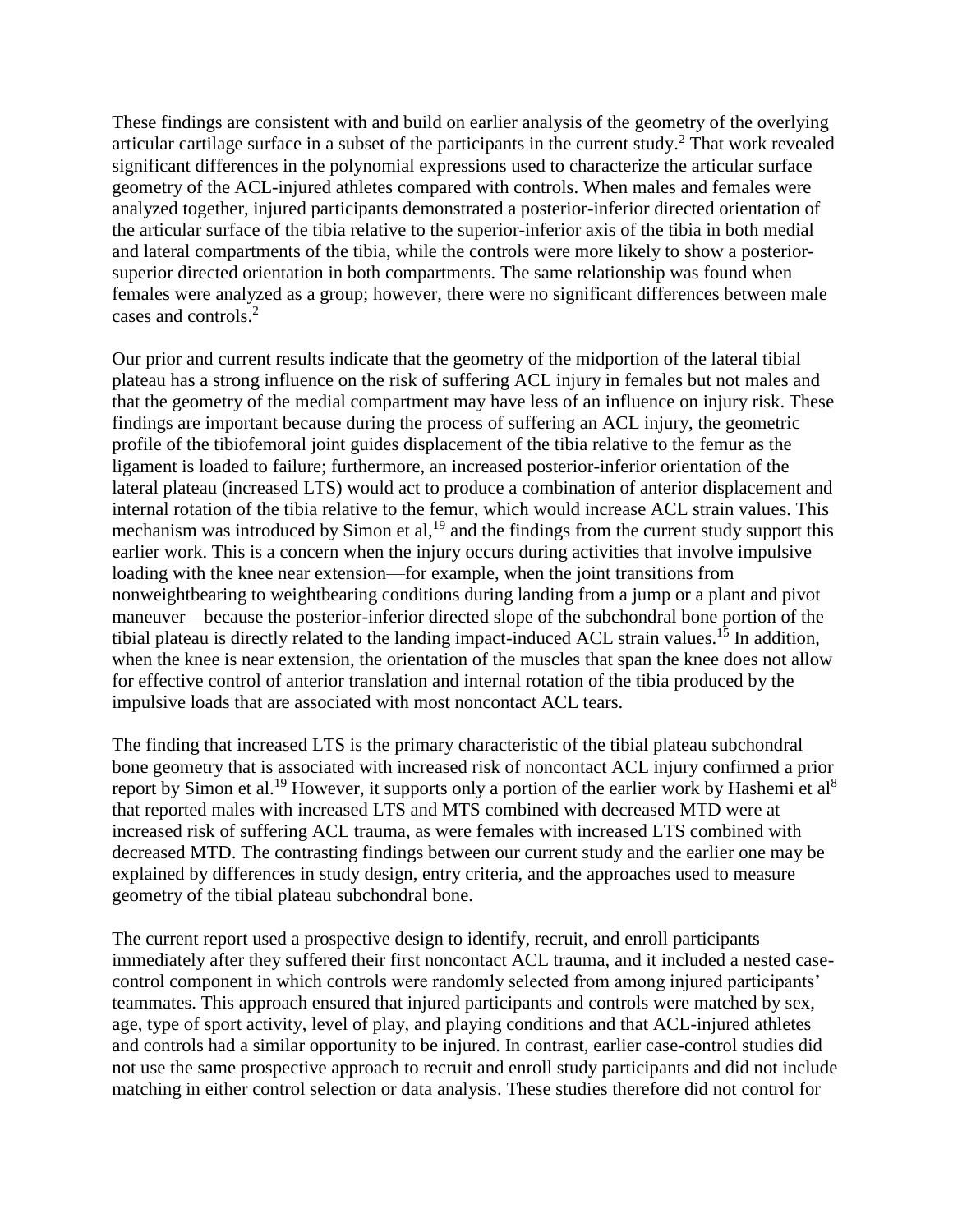potential confounding introduced by comparing injured and uninjured participants who were of different ages, participated in different sports, took part in different levels of play, participated with different playing conditions, had different knee injury/disease histories that may have affected the measures of tibial plateau geometry, and had different opportunities to suffer injury.

The approach used in the current study provided a controlled investigation of a population of young active individuals who are at the greatest risk of suffering their first noncontact ACL injury. The same definition of what constituted a noncontact ACL injury was applied to the entire cohort, and we thus knew where participants came from in terms of the type of injury suffered and their injury and health history. In addition, the current study was not confounded by other covariates, such as prior ACL injury or disease that may have had an effect on subchondral bone geometry.

Another important difference that may explain the divergent findings among studies is the approach that was used to measure subchondral bone geometry. The current study acquired MRI data in 3 dimensions via a standardized approach defined in a coordinate system located relative to the MRI scanner, and these data were then transformed to a coordinate system located in the tibia via a standardized approach. This allowed 3-dimensional measurements to be made in a reproducible and reliable manner both within and between participants. We evaluated the reliability associated with measuring geometry of the subchondral bone portion of the tibial plateau (inter- and intraexaminer reliability of LTS, MTS, CTS, and MTD) and found ICC values that demonstrated our capacity to make the measurements in a highly repeatable manner and were similar to those presented by Lipps et al.<sup>12</sup>

Earlier reports have not used the same approach, and this may have contributed to measurement error. For example, we made comparisons of the internal-external rotational orientation of the MRI sagittal plane (the original data that were acquired from the MRI scanner and the plane that a majority of prior reports have used to measure tibial plateau subchondral bone geometry) relative to the orientation measured in the tibial coordinate system that we established (the data in the *x-z* plane that was used to measure subchondral bone geometry). This revealed no side-toside differences between knees for injured participants and controls; however, the tibia of both the injured and uninjured knees of the ACL-injured participants had significantly greater internal rotation orientation in comparison with the corresponding knees of the controls. This is a concern because we found that this increase was correlated with an increase in MTS and MTD values. This finding indicates that a bias may be introduced between measurements made in the ACLinjured participants and controls if they were referenced to a coordinate system located in the MRI scanner and not relative to a coordinate system located in the tibia.

Additionally, the current study established a reproducible and consistent approach to define the inferior-superior directed axis of the tibia, and this was important because it was used as the reference axis from which the subchondral bone slopes were measured. Tibias are not uniform in shape; consequently, the orientation of its long axis is dependent on the proportion of the tibia that is used to establish it. For example, if cases were consistently larger than controls, there would be a bias in the proportion of tibia present in the MRI field of view that could be scanned. Not controlling for the proportion of the tibia acquired and the landmarks used to define the long axis of the tibia could introduce a bias into the orientation of the tibial axis and subsequently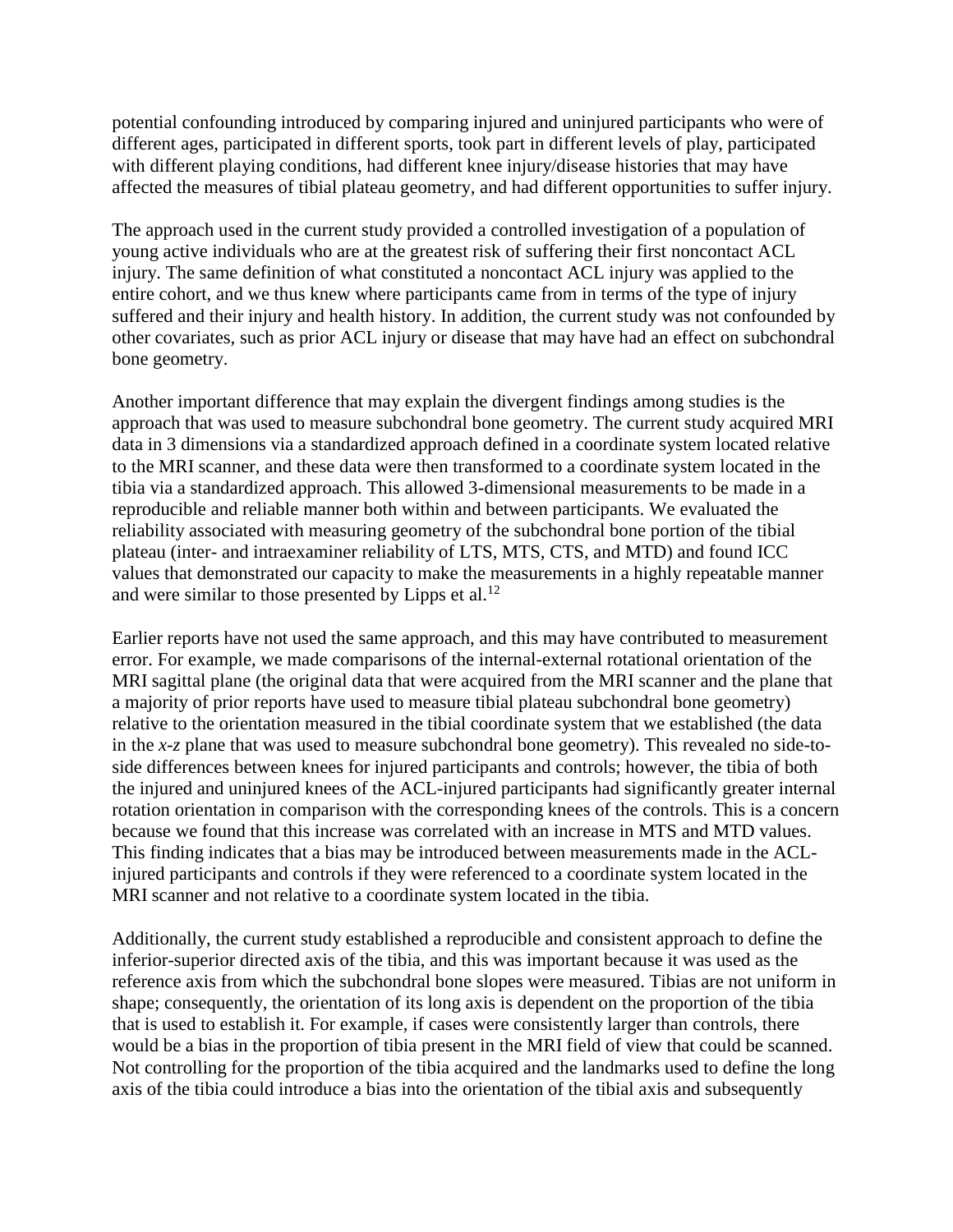introduce error into measurement of the tibial plateau slopes.<sup>12</sup> To address this concern, we defined the superior-inferior axis of the tibia using consistent locations on the tibia that were proportional to its size; furthermore, to ensure that all study participants were included, the portion of the tibia that was used to establish its superior-inferior axis had to be located proximally and did not include the entire length of the tibia. This approach created a superiorinferior axis of the tibia that was not aligned colinear with an axis located central to the entire length of the tibia, and it resulted in both posterior-inferior and posterior-superior directed slope values for MTS and LTS. It is important to highlight that this produced only a systematic, or fixed, offset in MTS and LTS relative to prior reports that used different approaches to establish the long axis of the tibia6 and did not confound the statistical analysis, interpretation of the findings, and the conclusions that were made. This is evidenced by the fact that our tibial plateau slope values and statistical findings were very similar to those reported by Simon et al,  $^{19}$  who used a similar approach to establish the superior-inferior axis of the tibia.

There were important strengths and weakness associated with this study. A major strength of the nested case-control design and statistical analysis is that it controls for exposure to at-risk activities. As a consequence, the resulting odds ratios are mathematically comparable with estimates of relative risk that would be obtained from a prospective approach, in which all individuals in a cohort are followed over time and the data are used in a Cox regression analysis to model time to injury.<sup>4</sup> However, our approach does carry with it the assumption that the ACLinjured knee was not altered by the index trauma that disrupted the ligament to the extent that the potential risk factors under consideration were modified and that measurements made on the uninjured knee are valid proxy measures for the injured knee before trauma. A fully prospective approach that would not require this assumption was not feasible, because it would have required preparticipation/preinjury MRI on both knees for all athletes on all teams followed in this study, which, we estimate, would have been more than 8000 participants to generate the same number of injured participants.<sup>20</sup> Therefore, our first step was to test whether the injury and initial healing response modified subchondral bone geometry by making side-to-side comparisons within the ACL-injured participants and within controls. This revealed no side-to-side differences for the controls (Table A1, available online) but several differences for the ACLinjured athletes (Table 2). This finding suggests that the subchondral bone geometry of the ACLinjured knee may have been altered by the injury, and consequently, we used the uninjured knee of the ACL-injured athletes and the corresponding side of the controls to test the primary study hypothesis. However, in case the observed geometry was indeed the preinjury anatomy of the injury knees, we repeated the case-control analysis using the ACL-injured knee of the injured participants and the corresponding side of the controls, and the results for LTS were consistent with those obtained for the uninjured leg. Every effort was made to recruit an equal number of males and females; however, the sample size was approximately 2 times larger for the females (n  $= 61$ ) in comparison with the males (n = 27). Thus, the separate analyses of females and males had different statistical power, and this may have contributed, at least in part, to the absence of statistically significant associations with ACL injury risk among the males. For example, we had 80% power to detect a relative risk (as estimated by the odds ratio) of 1.28-per-unit increase in LTS for males, compared with a relative risk of 1.13 for females. However, the odds ratio for LTS that was observed in males (0.985) was not similar to the highly significant odds ratio of 1.217 in females. This suggests that a larger sample of males may result in the same nonsignificant finding.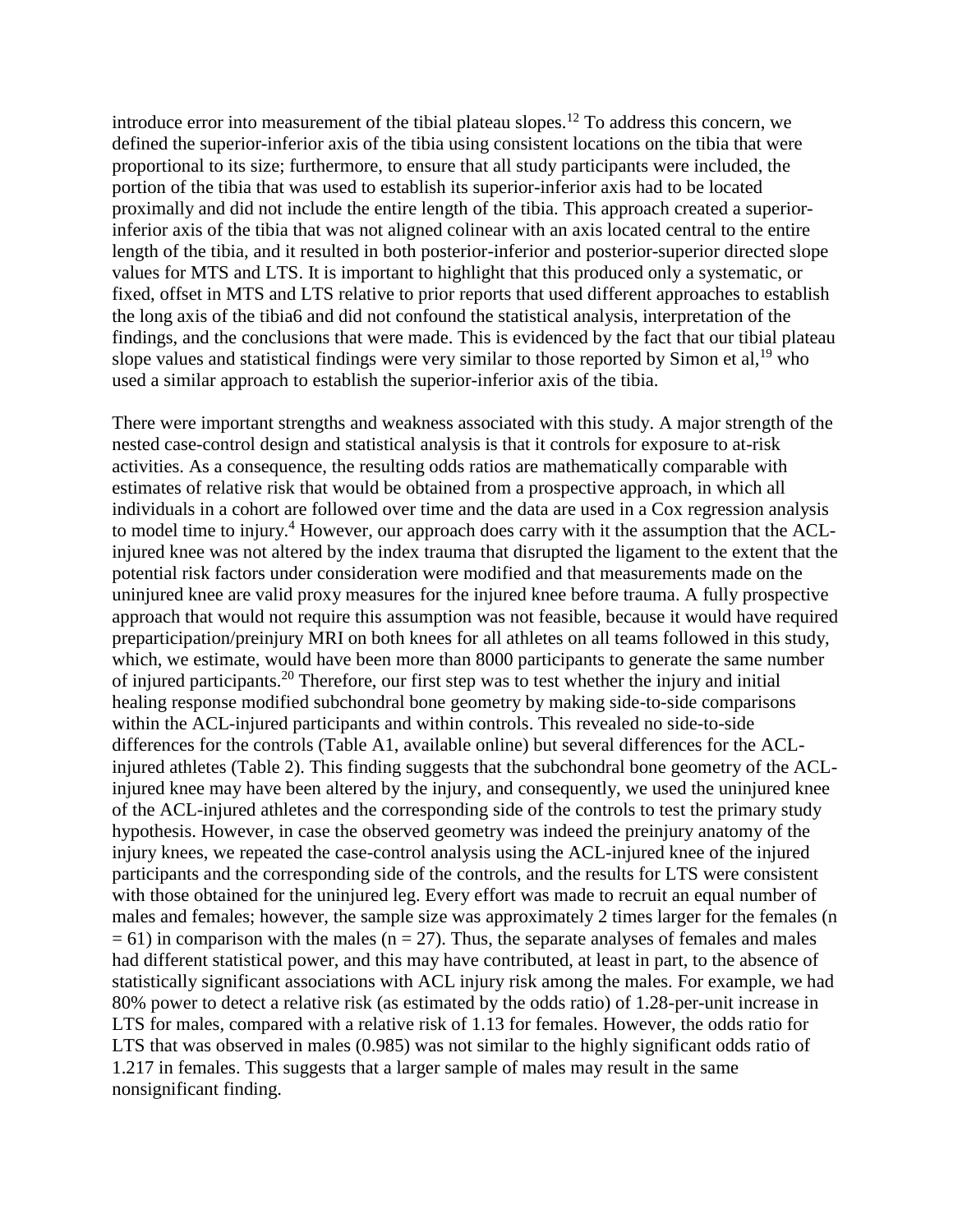The geometry of the articular surfaces and underlying subchondral bone of the tibia may be affected by how loads are distributed across its medial and lateral compartments during growth and development. For example, during development, females demonstrate increased valgus about their knee in comparison to males during standing and landing from a jump; as a result, it may be that females transmit a larger proportion of their intersegmental compressive loads across the lateral compartment of their knee during activities of daily living and sport in comparison with males. This may have a pronounced effect on the geometry and orientation of the lateral aspect of the knee for certain females, a much smaller effect on males, and may explain why geometry of the lateral compartment was associated with increased risk of injury for females but not males.

In the at-risk age group that we studied, subchondral bone geometry is largely a nonmodifiable risk factor; therefore, ACL injury prevention research should continue to consider developing intervention programs that attenuate the impact loads transmitted across the knee. As suggested by Oh et al,  $17,18$  this could be accomplished through changes in landing biomechanics, footwear, or the playing surfaces, in an effort to decrease the impulsive joint forces that contribute to anterior translation and internal rotation of the tibia relative to the femur. This may reduce the magnitude of strain that the ACL must resist during impulsive loading of the knee and may thus reduce the risk of suffering an ACL injury. The focus of our current work, however, is to elucidate how the 3-dimensional geometry of the articular surface of the tibia is associated with risk of injury to the ACL and how it acts in combination with other characteristics of the knee, such as the extensor moment arm, and the geometry of the ACL, meniscus, articular surface, and femoral notch. This information is necessary to gain a complete understanding of the combination of risk factors (both modifiable and nonmodifiable) for ACL injury, upon which a comprehensive multivariate model of injury risk can be determined. With this multivariate model, it will be possible to develop intervention strategies to reduce the incidence of noncontact ACL injuries and target these programs at those who are at increased risk for suffering this debilitating injury.

In conclusion, we found that females are at increased risk of suffering a noncontact ACL injury with an increase in the posterior-inferior directed slope of the subchondral bone portion of the lateral tibial plateau and that this relationship did not exist for males. Multivariate analyses revealed that these findings were independent of MTS, CTS, and MTD, which were not associated with ACL injury. This information may be used to help identify females who are at increased risk for suffering ACL injury or repeated injury of this kind so that an intervention can be targeted at them.

# **ACKNOWLEDGMENTS**

The authors gratefully acknowledge support for this work from the National Institutes of Health (R01 AR050421) and the Department of Energy (SC00017).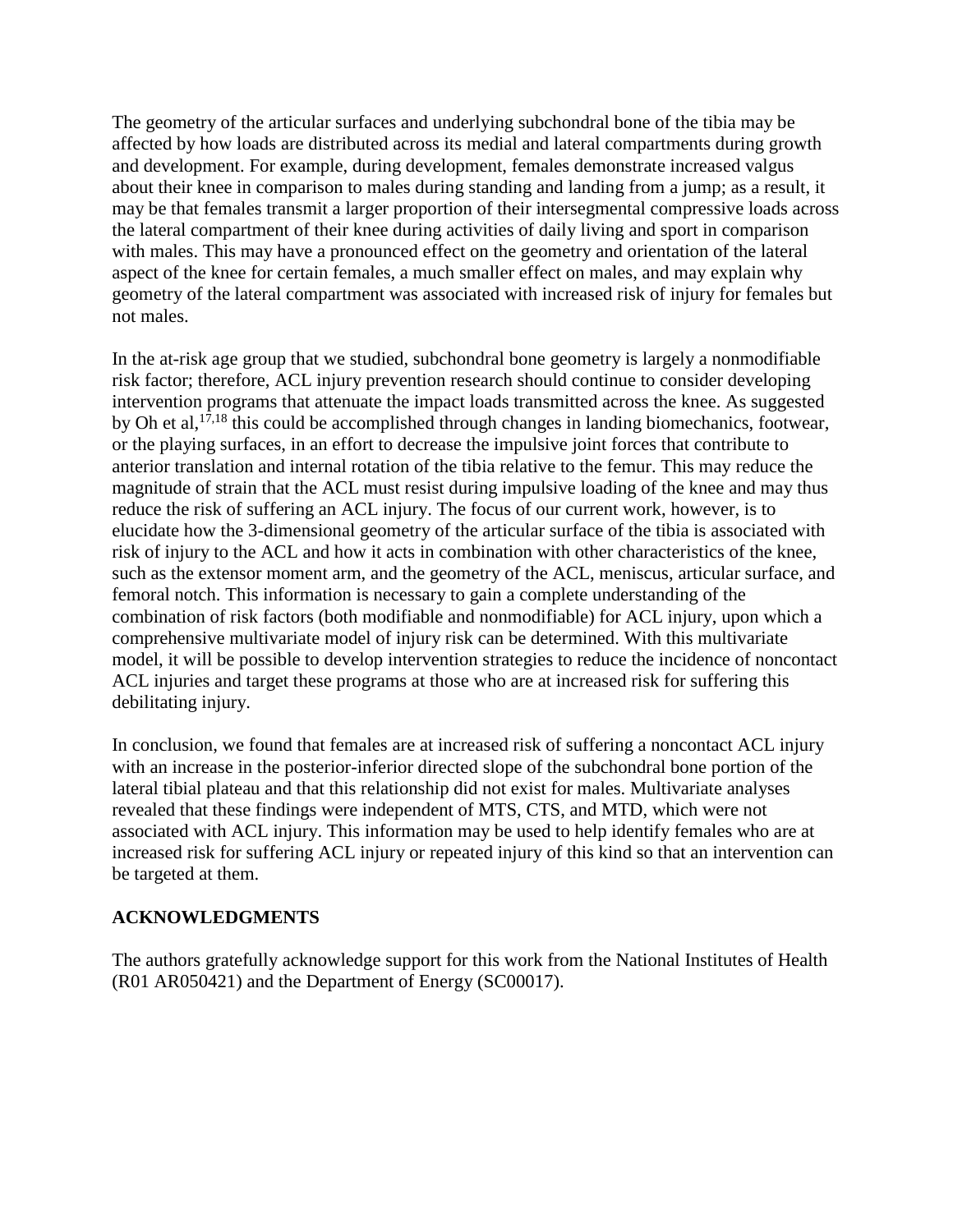# **FOOTNOTES**

One or more of the authors has declared the following potential conflict of interest or source of funding: Support for this work was received from the National Institutes of Health (R01 AR050421) and the Department of Energy (SC00017).

‖ References 3, 7 ⇓ ⇓-10, 16, 19, 23 ⇓-25, 28 ⇓-30.

# **REFERENCES**

1. Araki D, Thorhauer E, Tashman S, Fu FH. Correlation between posterior tibial slope and invivo knee kinematics. Trans Orthop Res Soc. 2013;paper 0132. Available at: http://www.isakos.com/assets/meetings/2013congress/ePosters/804\_Araki.pdf.

2. Beynnon BD, Vacek PM, Sturnick DR, et al. Geometric profile of the tibial plateau cartilage surface is associated with the risk of non-contact anterior cruciate ligament injury. J Orthop Res. 2014;32:61-68.

3. Bisson LJ, Gurske-DePerio J. Axial and sagittal knee geometry as a risk factor for noncontact anterior cruciate ligament tear: a case-control study. Arthroscopy. 2010;26:901-906.

4. Breslow NE, Lubin JH, Marek P, Langholz B. Multiplicative models and cohort analysis. J Am Statist Assoc. 1983;78(381):1-12.

5. Eliasziw M, Young SL, Woodbury MG, Fryday-Field K. Statistical methodology for the concurrent assessment of interrater and intrarater reliability: using goniometric measurements as an example. Phys Ther. 1994;74:777-788.

6. Feucht MJ, Mauro CS, Brucker PU, Imhoff AB, Hinterwimmer S. The role of the tibial slope in sustaining and treating anterior cruciate ligament injuries. Knee Surg Sports Traumatol Arthrosc. 2013;21:134-145.

7. Hashemi J, Chandrashekar N, Gill B, et al. The geometry of the tibial plateau and its influence on the biomechanics of the tibiofemoral joint. J Bone Joint Surg Am. 2008;90:2724-2734.

8. Hashemi J, Chandrashekar N, Mansouri H, et al. Shallow medial tibial plateau and steep medial and lateral tibial slopes: new risk factors for anterior cruciate ligament injuries. Am J Sports Med. 2010;38:54-62.

9. Hudek R, Fuchs B, Regenfelder F, Koch PP. Is noncontact ACL injury associated with the posterior tibial and meniscal slope? Clin Orthop Relat Res. 2011;469:2377-2384.

10. Khan MS, Seon JK, Song EK. Risk factors for anterior cruciate ligament injury: assessment of tibial plateau anatomic variables on conventional MRI using a new combined method. Int Orthop. 2001;35:1251-1256. OpenURL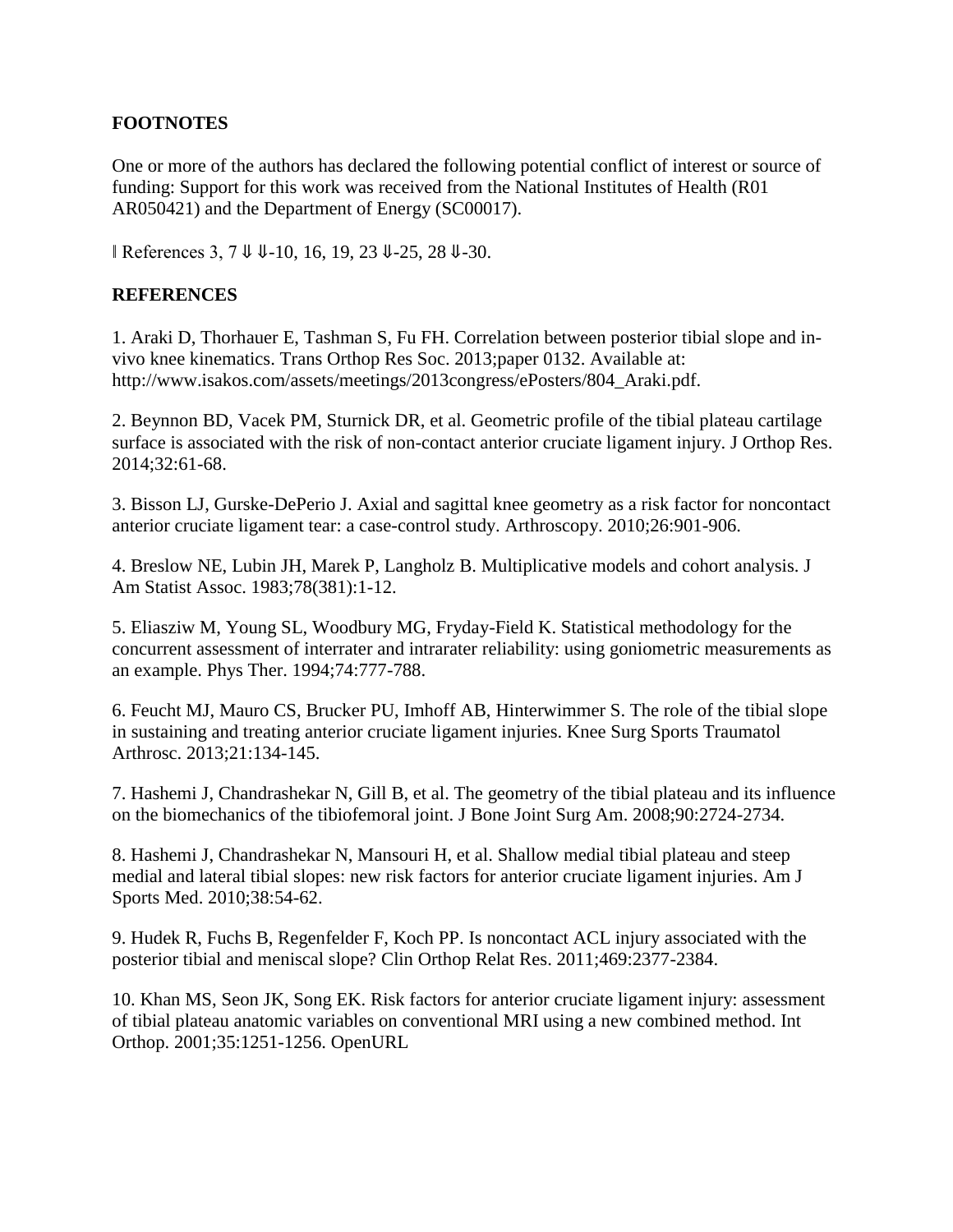11. Lipps DB, Oh YK, Ashton-Miller JA, Wojtys EM. Morphologic characteristics help explain the gender differences in peak anterior cruciate ligament strain during a simulated pivot landing. Am J Sports Med. 2012;40:32-40.

12. Lipps DB, Wilson AM, Ashton-Miller JA, Wojtys EM. Evaluation of different methods for measuring lateral tibial slope using magnetic resonance imaging. Am J Sports Med. 2012;40:2731-2736.

13. Lohmander LS, Englund PM, Dahl LL, Roos EM. The long-term consequence of anterior cruciate ligament and meniscus injuries: osteoarthritis. Am J Sports Med. 2007;35:1756-1769.

14. Lohmander LS, Ostenberg A, Englund M, Roos H. High prevalence of knee osteoarthritis, pain, and functional limitations in female soccer players twelve years after anterior cruciate ligament injury. Arthritis Rheum. 2004;50:3145-3152.

15. McLean SG, Oh YK, Palmer ML, et al. The relationship between anterior tibial acceleration, tibial slope, and ACL strain during a simulated jump landing task. J Bone Joint Surg Am. 2011;93:1310-1317.

16. Meister K, Talley MC, Horodyski MB, Indelicato PA, Hartzel JS, Batts J. Caudal slope of the tibia and its relationship to noncontact injuries to the ACL. Am J Knee Surg. 1998;11:217- 219.

17. Oh YK, Kreinbrink JL, Wojtys EM, Ashton-Miller JA. Effect of axial tibial torque on ACL relative strain and strain rate in an in-vitro simulated pivot landing. J Orthop Res. 2012;30:528- 534.

18. Oh YK, Lipps DB, Ashton-Miller JA, Wojtys EM. What strains the anterior cruciate ligament during a pivot landing? Am J Sports Med. 2012;40:574-583.

19. Simon RA, Everhart JS, Nagaraja HN, Chaudhari AM. A case-control study of anterior cruciate ligament volume, tibial plateau slopes and intercondylar notch dimensions in ACLinjured knees. J Biomech. 2010;43:1702-1707.

20. Smith HC, Johnson RJ, Shultz SJ, et al. A prospective evaluation of the Landing Error Scoring System (LESS) as a screening tool for anterior cruciate ligament injury risk. Am J Sports Med. 2012;40:521-526.

21. Smith HC, Vacek P, Johnson RJ, et al. Risk factors for anterior cruciate ligament injury: a review of the literature: part 1. Neuromuscular and anatomic risk. Sports Health. 2011;4:69-78. OpenURL

22. Sonnery-Cottet B, Archbold P, Cucurulo T, et al. The influence of tibial slope and the size of the intercondylar notch on rupture of the anterior cruciate ligament. J Bone Joint Surg Br. 2011;93:1475-1478.

23. Stijak L, Herzog RF, Schai P. Is there an influence of the tibial slope of the lateral condyle on the ACL lesion? A case-control study. Knee Surg Sports Traumatol Arthrosc. 2008;16:112-117.